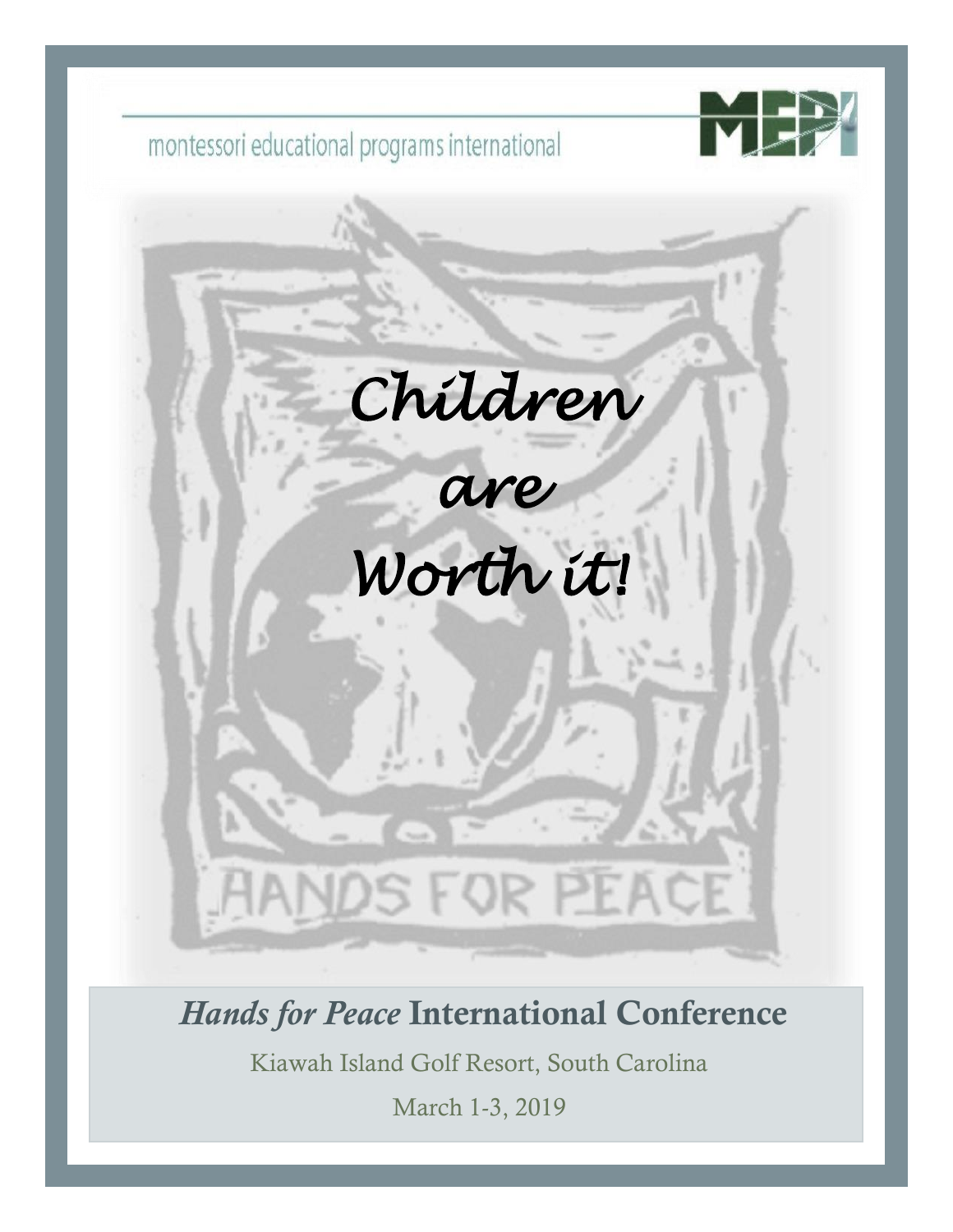# Schedule of Events

l

Thursday February 28<sup>th</sup> 4:00pm -8:00pm Early Registration

## Friday March 1st

| <b>Session 3</b>                                  |
|---------------------------------------------------|
| <b>Break</b>                                      |
| <b>Session 2</b>                                  |
| Lunch Buffet - with<br>spotlight on MEPI's TEP's. |
| <b>Session 1</b>                                  |
| <b>Break</b>                                      |
| <b>Keynote address</b> by<br>Barbara Coloroso     |
| Welcome &<br><b>Opening Ceremony</b>              |
| Registration                                      |
|                                                   |

### 7:30 – 9:00pm Movie Night!

 Join us after your dinner for a preview and Early-bird screening of the documentary "*Inside Montessori"*

Free popcorn will be served!

# Saturday March 2nd

| $7:30 - 8:30$                                                                                  | Registration                                                               |  |  |  |
|------------------------------------------------------------------------------------------------|----------------------------------------------------------------------------|--|--|--|
|                                                                                                | $9:00 - 10:00$ am General Meeting with<br><b>MEPI</b> Graduate recognition |  |  |  |
| 10:00-10:30am Break                                                                            |                                                                            |  |  |  |
| 10:30-12:00pm Session 4                                                                        |                                                                            |  |  |  |
|                                                                                                | 12:00-1:30pm Lunch Buffet - with<br>"What it takes to be a Board member"   |  |  |  |
| $1:45 \text{pm}$                                                                               | <b>Silent Auction ends</b>                                                 |  |  |  |
| $2:00 - 3:30$ pm Session 5                                                                     |                                                                            |  |  |  |
|                                                                                                | 3:30 -4:00 Break / SA item ready for<br>pickup                             |  |  |  |
| $4:00 - 5:00$ pm Session 6                                                                     |                                                                            |  |  |  |
| $5:00-5:30$ pm Closing                                                                         |                                                                            |  |  |  |
| <u>Sunday March 3rd —</u>                                                                      |                                                                            |  |  |  |
| 8:00 am<br>Laughter Yoga<br>with Kristie                                                       |                                                                            |  |  |  |
| 9:00 am<br>Run $&$ Ride – sign up and bike<br>rental is on site at the conference registration |                                                                            |  |  |  |
| $9:45$ am                                                                                      | Beach Labyrinth                                                            |  |  |  |

with Beth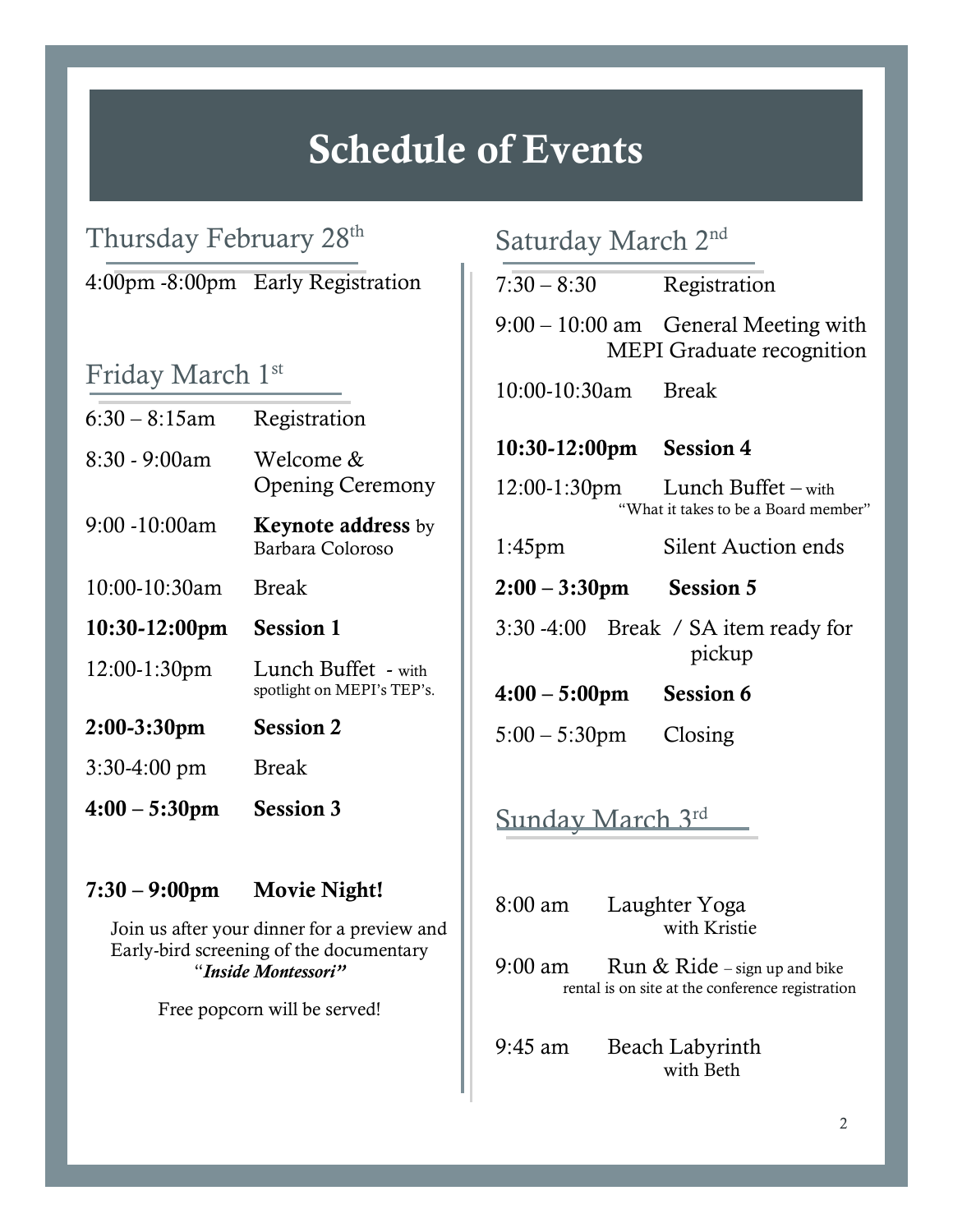# KEYNOTE – Barbara Coloroso



vorth

are

**Barbara Coloroso is an international bestselling author and for the past 44 years an internationally recognized speaker and consultant on parenting, teaching, school discipline, positive school climate, bullying, grieving, nonviolent conflict resolution and restorative justice.**

**She has appeared on Oprah, CBS, NBC, ABC, CNN and NPR and has been featured in the New York Times, Time, U.S. News & World Report, Newsweek, and other national and international publications.**

**Her uniquely effective parenting and teaching strategies were developed through her years of training in sociology, special education, and philosophy, as well as field-tested through her experiences as a classroom teacher, laboratory school instructor, university instructor, seminar leader, volunteer in Rwanda, and mother of three grown children.**

**We are honored to have Barbara join our MEPI conference as our Friday keynote speaker.**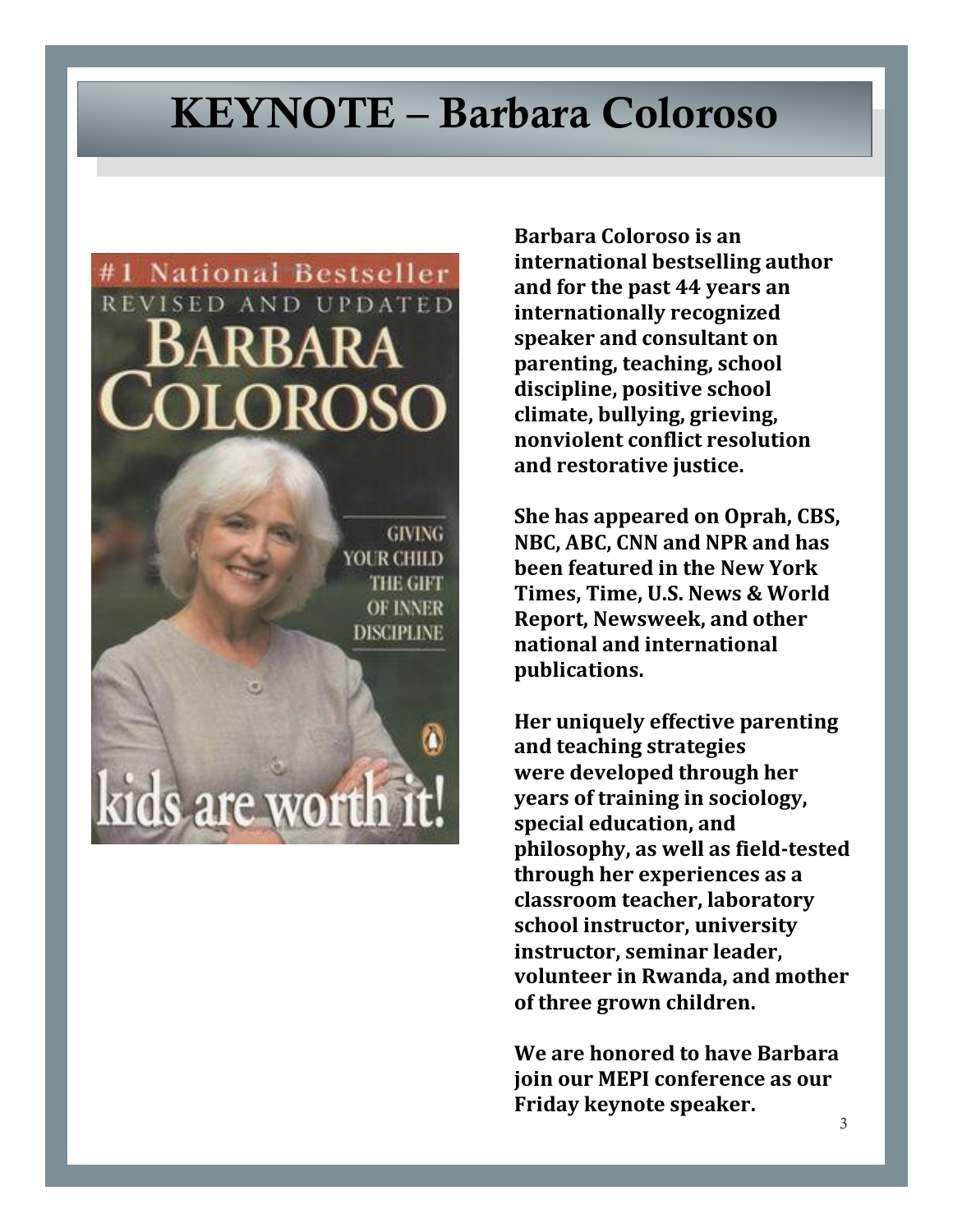| <b>Registration Key</b> |                                                           |  |  |  |
|-------------------------|-----------------------------------------------------------|--|--|--|
| IT-Infant & Toddler     | $EC$ -Early Childhood $EL$ – Elementary                   |  |  |  |
| MS-Middle School        | $ADM -$ Administration<br>$PP - Public &$ Private schools |  |  |  |

Class sizes are limited. Register early to secure your seat in your preferred workshop sessions.

Entry tickets will be issued for each session according to your registration.

Sunday *Ride and Run* is by sign-up on site at the MEPI registration table. \$15/bike rental for 4 hours.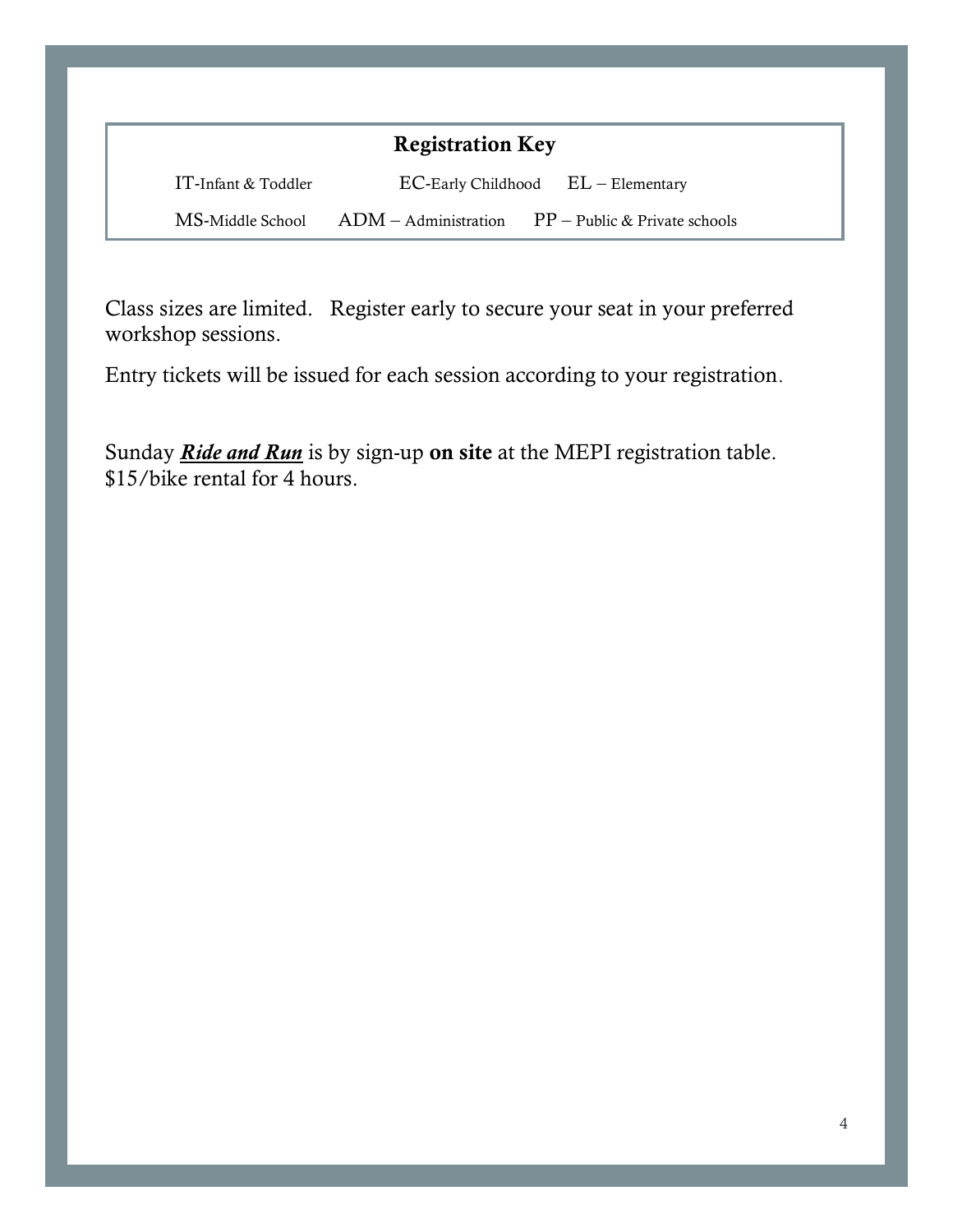### Session D Session  $\dot{\mathbf{O}}$  Friday Friday – March 1 10:30  $\frac{10!300 \cancel{200}}{2100}$

### *1-A* Why can't they Focus? Supporting Sensory/Motor Education in Children Level: ALL

Participants will learn to understand the importance of sensory education and how a child needing more "input" may exhibit; a short attention span, hyperactivity, heightened emotions, or disorganized body and mind. This workshop will introduce you to ways to support these needs.

*Holli Andrews -* has been in Montessori for close to 20 years. She taught 12 of those years in Early Childhood and is now serving as a learning specialist in Montessori. In 2008 she developed a "Movement Curriculum" that helps children get the sensory input they need throughout the day.

### *1-B* Preparation of the Administrator Level: ADM/PP

Maria Montessori talked about the preparation of the teacher but what about the preparation of the Administrator? This workshop will provide hands on and practical ways that administrators can prepare themselves for the difficult task of leading a school.

*Rachel Buechler* gained her Montessori IT certification in 2011 and taught in the classroom until 2014 when she transitioned into the role of Assistant Director. She has presented at several conferences including IMC, WMA (Wisc), SCMA (SC), and MEPI. She is currently working on her Masters of Montessori Leadership.

### *1-C* Montessori-based Multi-Tiered System of Support for All Level: ALL/PP

A MTSS for your small or large school is a research-based program of leveled support for students with diverse learning and behavior needs. We will share the model, how to implement it, and best practices for supporting our students with challenges. Q&A and handouts will be shared. *Christine Lowry* has a M.ED in special education and her Montessori credential. She founded 2 schools to provide an inclusive setting for students with diverse behavior and learning needs. She manages Montessori and Special Needs at "Montessori-now.com", provides consultation to schools, and designs behavior plans for their individual students.

### *1-D* Let's Connect: Connecting Students to Others and Themselves **Level: EL**

This workshop will aid teachers & parents of Elementary students to foster the students' own construction of their intelligence and social selves. Interactive presentations will explore community service projects inside and outside the school. We will work with sewing, art, music, hand massage, poetry, ancestral interviews and idioms to connect with others and self.

*Rose Dorer* holds Montessori certification for her AMS EC, AMI EL and MA in Education & Educational Administration from AMS Minnesota. She retired from the classroom in Jan of 2018 and travels to Montessori conferences as a presenter and attendee. She is a proud grandparent of 4!

### *1-E* Soil vs Oil: Soil – our next Energy Economy Level: ALL/PP

This presentation is from the perspective of a blacksmith and farmer emphasizing the natural process evolvements, which always evolve both socially and agriculturally. These always coincide and there are two Stone Age natural human concepts that are changing now that will evolve us socially: Sewer-waste management and Plow and Turn agriculture.

*Jeff & Sandie Wright* live in Lugoff, SC where Sandie teaches at the Montessori School of Camden. Jeff is a journeyman with the American Farriers Association where his blacksmithing roots are. He builds and designs humanure compost systems. They both garden, tend bees and raise worms.

### *1-F* Science in their Hands Level: EC

Make science come alive in your classroom. View creative ideas in the power point on how to incorporate science into your indoor/outdoor classrooms. We will offer suggestions to lead the children to new discoveries and deeper understanding of their relationship to plants and animals. *Helen DeVere* is director of Orlando Montessori Teacher Education Institute for EC in Florida. She has a Master's degree in EC/EL Education and AMS certifications for EC and EL1. She is the founder/co-founder of 2 schools and served on MACTE's Board of Directors.

### *1-G* Inclusion: More than just Including Level: All/PP

A misconception of inclusion is the idea of allowing anyone into your classroom regardless of their contrasting needs. However, true inclusion, allows everyone to be a part of the class while proclaiming their contrasting skills. We will discuss ways to create an environment where every child feels fulfilled and engaged.

*Tarina Cutler* has as BS degree in Engineering and her Infant Toddler certification from MEPI. *April Mounteer* has as BS degree in Psychology and is currently completing her EC certification with MEPI. Both enjoy time with their families, Utah football and laughing!

### *1-H* Courtesy to Cognition: American Sign Language in Infant Toddler Environments Level: IT/PP

In this workshop we will talk about: importance of using ASL in your IT environments; discuss ways ASL impacts the developing brain, language & social-emotional regulation; look at ways sign language creates a culture of respect in your environment; and how it connects to Grace and Courtesy. *Gabrielle Holt* has been a Montessori child from birth and is working on her IT certification She is fluent in ASL and attended a Montessori School for the Deaf.

### *1-I* Making Connections: Meeting the Needs of Belonging and Contribution Level: All/PP

Children ARE worth it and deserve to be treated with dignity, respect, and have opportunities to contribute and be included in decision-making. Learn how simply asking instead of telling will change your relationship with children. We will explore positive discipline tools for use in the classroom, with co-workers and parents.

*Tim and Christy Chen* are both Positive Discipline Trainers and Montessori teachers. They combine their passion for Montessori with principles of Adlerian Psychology and Positive Discipline practices. They live just outside of Washington DC and both work at the Montessori School of Northern Virginia.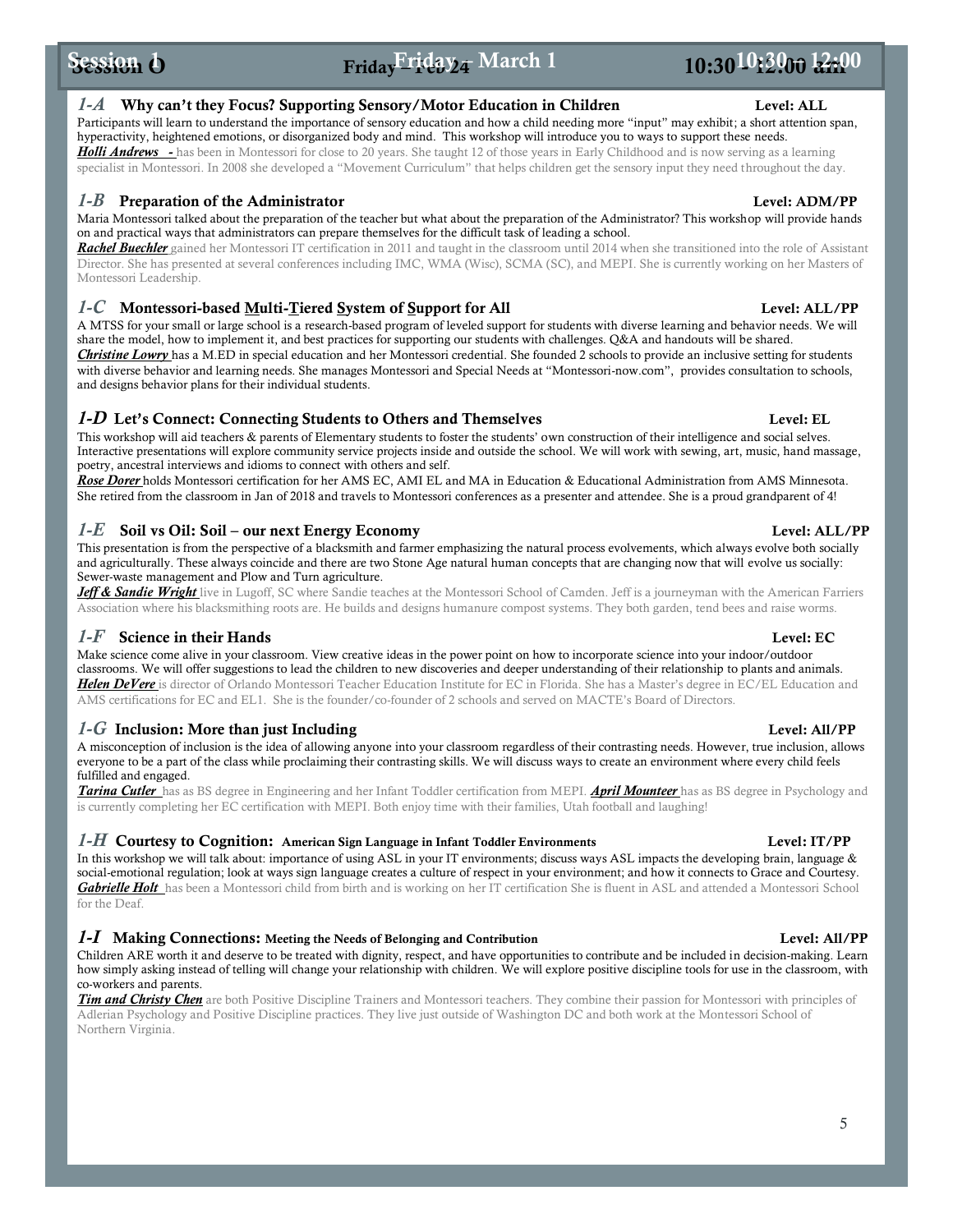### Session<sub>2</sub> Session 2 Friday – Friday – March 1  $1:30 - 3:300$  am<sup>3:30</sup>

### *2-A* Dyslexia in the Primary Classroom Level: EC

This workshop will be a discussion on signs of dyslexia and ways to think about helping children in the primary classroom. During this session participants will consider how they, themselves, read, with discussing their experiences teaching children who struggle with reading. We will share ideas for addressing potential problems in the early childhood classroom.

*Patrick McGlinchy* is the Children's House director for Keystone Montessori in Massachusetts. He has spent over 10 years teaching at the school and still enjoys everyday spent in the classroom. His strong connection to Montessori grew out of his own experiences of reading difficulties and dyslexia as a child.

### *2-B* Let's Write! Level: EC/ EL /PP

.

Good handwriting is an important life skill. But how do we effectively teach handwriting / penmanship in the classroom without boring or stressing our children? This workshop will present methods, materials, and ideas for helping children improve their handwriting skills without the moans and groans! *Teresa Noble* is the Education director for the Institute for Guided Studies under MEPI. She provides training and consultation for Early Childhood schools and teachers. She designed Alison's Montessori's Pink, Blue, and Green series work.

### 2-C Starting Parent Communication off on the Right Foot Level: IT

A workshop based on beginning the year with clear parent expectations and great parent / guide communication. *Kayla Bass* recently became certified through MEPI and has been a lead teacher for 4 years. She is also the mother to 3 wonderful children. *Nikki Wright* joined Kayla 3 years ago after having her son at Sea Pines Montessori, SC. She is also a mother to 2 amazing children!

### 2-D Teaching Positive Social Development to ALL students Level: All/PP

Going beyond Grace & Courtesy and the Peace Curriculum, we will discuss practical ways to encourage and develop positive social-emotional growth opportunities for all your students. With a model of "prepare-manage-guide", you'll learn best practices, specific support-management, with providing ongoing guidance that can result in a "community of students".

*Christine Lowry* please see her bio under 1-C.

### 2-E Finding your Inner Saint **Level: ALL / PP** Level: ALL / PP

How are you to hear what the child needs when you cannot hear yourself? This workshop will introduce skills and techniques you can use to listen to your own inner voice and develop the ability to be "saintly" in your classroom.

*Sarah Galley* has worked at Charlotte Montessori School since 2010. She has both her IT and EC certifications. She is passionate about the understanding and love of young children as well as an advocate for the Montessori Philosophy.

### 2-F Going Within to Reach Out: Contemplative Practices for the Classroom Level: ALL /PP

If we believe that "Peace Begins with ME", we must offer children the means for becoming self-aware and to do the work of open and honest self-reflection. This workshop offers ways you can incorporate this time in the classroom and offer techniques for having children learn to be more contemplative.

*Claire Salkowski* has been an educator, trainer, administrator, mediator, Circle facilitator, and professor over the past 40 years nationally and internationally. She was the founder and Head of School at Free State Montessori (MD) for 35 years, Director of Montessori Education at Delaware State University, Director of Mediation and Education Programs, and has recently returned from working overseas.

### *2-G* Managing Crisis in Montessori Schools Level: ADM

This workshop mines case studies of several recent crises involving Montessori schools for lessons leaders can apply to unexpected events in their own schools.

*Dr. John Moncure* has been head of school at the Montessori School of Camden for 16 years. A retired army colonel, he holds a Ph.D. in European history from Cornell University and is director of the Administrator Course offered by the Institute for Guided Studies under MEPI.

### *2-H* Embracing Error Level: ALL/PP

### A philosophical and practical look at our relationship with error in classrooms, staff rooms, boardrooms and living rooms. Strategies for creating the space and structure to get friendly with error and the discovery in repair are presented.

*Renata Faccioli* is the Wellness Ambassador at Empowered Wellbeing for Success. She has her primary Montessori certification with experience as classroom leader, on-site administrator and children's house owner-operator. *Natalie Baginski* is Head of School at Toddlers on the Hill in Washington D.C. . She also has her Montessori primary certification with M.ED and 11 years in the classroom.

### 2-I Children's Yoga Level: EC /EL

Let's enjoy learning the timeline of the Universe in a new way using fun yoga poses and songs. The scientific timeline of the universe is one of the stories of how the Universe began to the advent of humankind.

*Anahita Faroogh* is a Montessori Directress and a trained children's yoga teacher. She is also an instructor at the Canadian Montessori Teacher's Education Institute. Anahita is a mother of 25-year-old twin daughters who also share her passion for Montessori. She owns and operates two Montessori schools in Toronto.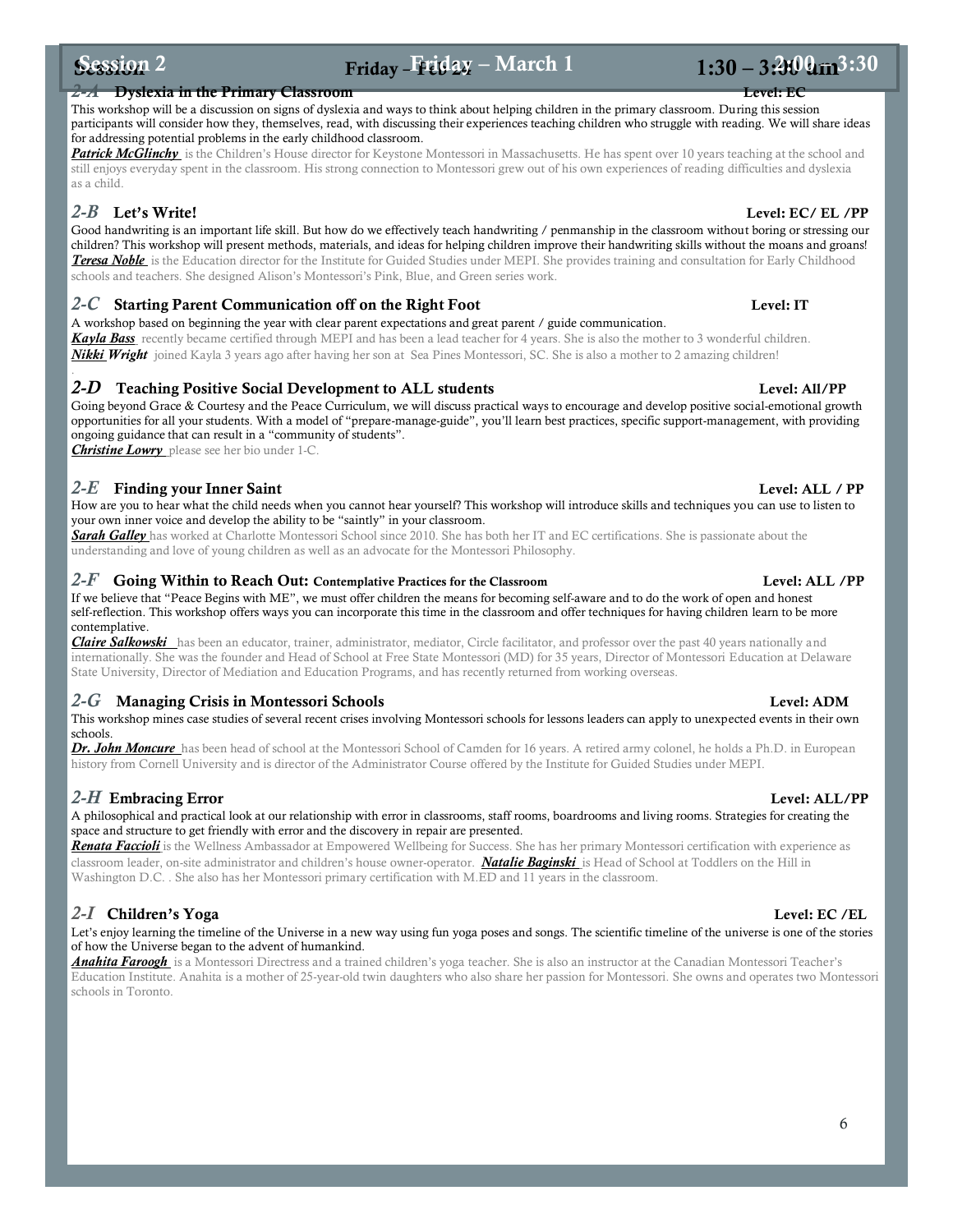### *3-A* Differentiated Instruction for Students with Diverse Learning & Behavior Needs

Discussing and demonstrating how we can use classic Montessori materials to adjust our instruction will give you tools for working with all your students. Observation, planning, and progress monitoring provides the needed framework. A Q&A will give participants ideas for working with their students. Handouts provided.

 $3.30$  Friday – March 1  $4:00-5:30$ 

**Christine Lowry** Please see her bio under 1-C

### *3-B* Peace Off the Table Level: EC / EL

Where is the peace? Often we look to the table in the Montessori environment to help our students regain their inner peace. Participants in this workshop will be introduced to additional means of incorporating peace inside and outside the classroom environment. *Karen Tolliver* is the Director of Education for the Montessori School of Camden, SC. She has worked there as a Primary Director for 17 years.

### *3-C* Water – A Montessori Way Level: EC/PP

Water is a challenge for our planet. This water curriculum that we have used for many years allows children to experience the properties of water. Children love it! We will start with a brief introduction followed by hands-on experience of the shelf ready works, a group discussion and a water cycle game.

*Ingrid Fol* is a Belgian native and graduated in Topography. She speaks Dutch, English, Spanish, and French. *Camilla Roberts* earned an Associate's Degree from No. Virginia Community College and attended Marymount College, majoring in Psychology. Both Ingrid and Camilla have their Early Childhood Credential and are co-teaching at the Montessori School of Northern Virginia.

### *3-* $D$  A Special Breed: Identifying / Assisting Children with Special classroom Needs Level: ALL/PP

What do we do for the child who isn't progressing or behaving the way we think they should? Learn how to identify and assist those children with possible special needs. Explore a comprehensive referral system and ways to modify and accommodate for those children who "don't fit the text book". *Claire Salkowski* Please see her bio under 2-F.

### $3-E$  Pt 1 – You Can Teach it All  $\overline{AP}$

Are you exhausted and frustrated trying to cover the entire Elementary curriculum? Good News! There are real solutions; many will work for you! You can teach successfully, offering elementary Montessori children the whole curriculum. In this workshop, Michael will explain eight steps to allow you to teach it all successfully.

*Dr. Michael Dorer* has worked with children in Montessori since 1969 and with adults in Montessori education since 1978. He has a doctorate in Instructional Leadership, and credentials from AMS and AMI. His latest book is "The Deep Well of Time: Transformative Power of Storytelling in the Classroom"

### *3-F* Updating our Worldview for the Cosmic Curriculum & Cultural Studies Level: EL /AD /

Borrowing on the works of Fritjoff Capra, Hans Riseling and Stephen Pinker, this session will examine the common misconceptions and outdated perceptions that plague teachers' and societies' portrayal of the current state of affairs in the world and the trajectory of progress according to science. *Warren McPherson* is Director of the Athens Montessori School in GA serving 250 students ages 3-15. He has been a Montessori educator for over 45 years. In addition, he has served as a teacher trainer, consultant and conference present for over 30 years. *Andrew Kim* teaches at the Montessori School of Athens, GA and has his 6-12 Montessori certification.

### *3-G* Celebrating International Diversity Through United Nations Day Level: ALL/PP

This workshop will explore the ways international diversity can be celebrated at your school, culminating with a UN Day Festival. When children learn about the unique gifts of other cultures, and celebrate those gifts through art, music, dance, special projects and lessons, their learning will last a lifetime. *Andrew Kutt* is the founder of the Oneness Family School in Maryland. He has been in Montessori for over 30 years as a teacher, administrator, teacher trainer and consultant. He is the author of "Living in Harmony" and carries his guitar with him everywhere!

### *3-H* T.E.D. Talks: Establishing a Successful <u>T</u>oddler <u>E</u>xtended Day Program Level: IT /PP

Are you looking for a more exciting extended day curriculum? Do you want to "wow" toddlers and parents with amazing and creative activities? Are you struggling to find age appropriate crafts? Look no further as I have a binder full of one year of activities to share!

*Michelle Cochran* is an Assistant Teacher in a toddler classroom at Queen City Montessori School. She is in charge of the Toddler Extended Day. She loves to be outdoors, travel to new places and going anywhere with live music!

### *3-I* Using Musical Instruments & Culture to Augment Core Curriculum Level: All /PP

An interactive learning journey that offers fresh ways to bring your classroom subjects to life using musical instruments, rhythms of the world and different cultures. We will also look at how music is a unique and effective way to reach the most hard-to-reach individuals and at-risk populations. *Daniel Scruggs* loves musical instruments and is fascinated by the different cultures that created them. He has spent substantial time in other countries learning from different cultures and traditions and shares this knowledge through his RhythmMoves holistic educational program. Daniel is based in Charleston, SC. RhythmMovesLive.com

### Level: All/PP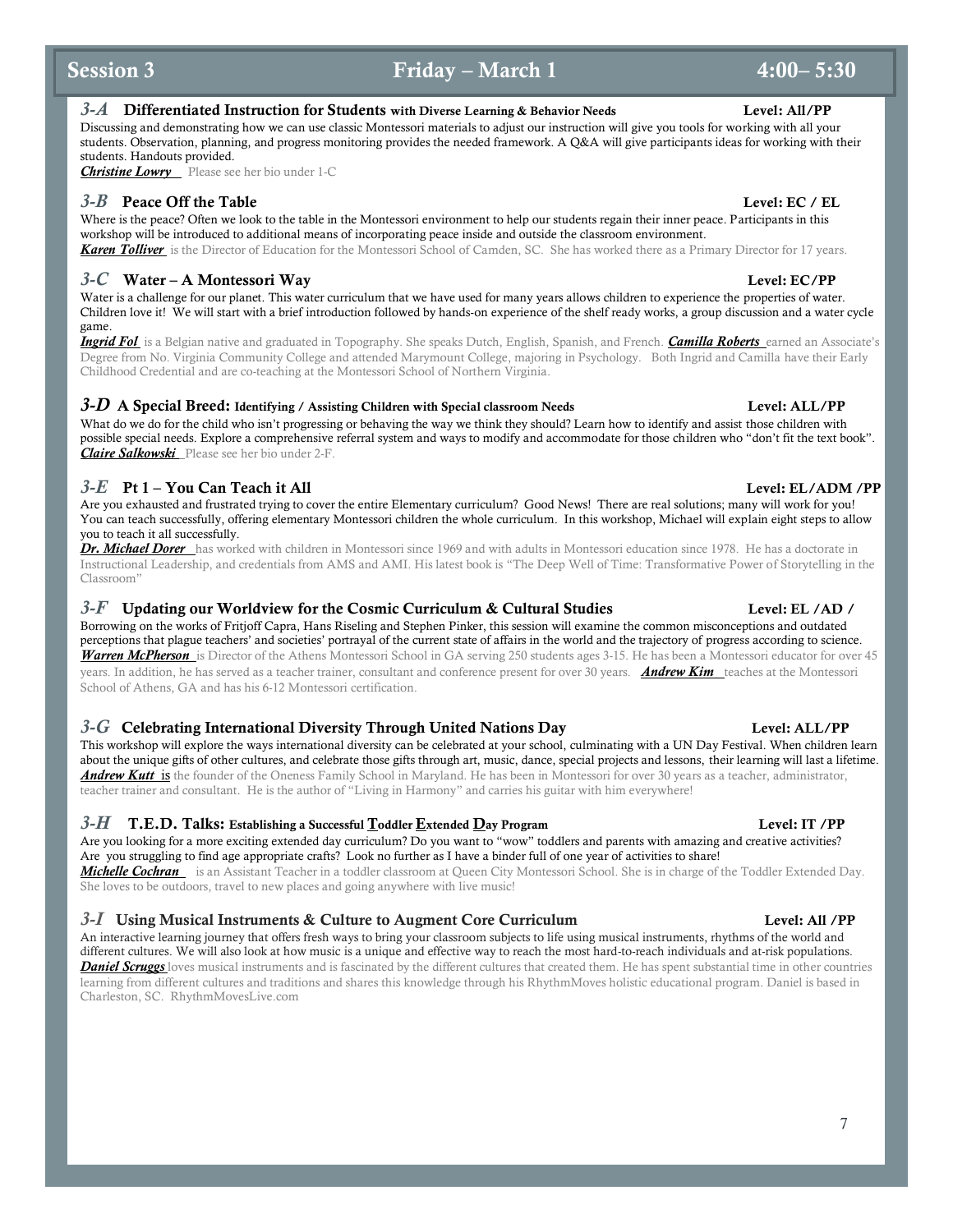### 4-A Improvisation for Elementary and Middle School Students

Learn a series of improvisational and theater games, which teach focus, build confidence in performance, and spark creativity. *Warren McPherson* Please see Warren's bio under 3-F. \*\*This workshop does not qualify for SC-DSS credit

### *4-B* Common Sense Parenting Today Level: ALL/PP

This workshop will explore ways to support parents in defining their parenting priorities and to help them develop skills and routines that support those priorities which are consistent with Montessori philosophy.

*Denise Harold* has a M.Ed. in Montessori Early Education and her Montessori teacher credential from PAMS (Pan American Montessori Society). A lead guide for 10 years and a school director for 5, she is currently a teacher trainer with PAMS . She also heads up Common Sense Parenting, LLC.

 $Saturday - March 2$   $10:30 - 12:00$ 

### *4-C* Pt 2 – You Can Teach it All Level: EL/ADM/PP

This workshop will complete what was introduced in Part 1 (3-E). He will complete the Eight Strategies for Success and will introduce the Ten Components of Effective Lessons, and the CORA plan. Take heart, it can be done! You actually CAN teach it all! *Dr Michael Dorer* Please see Michael's bio under 3-E.

### 4-D Take the Teacher out of the Middle: Learner-centric Adolescent Environment Level: MS/PP

To support the independence of the adolescent learner, the prepared classroom has "micro-systems" throughout the environment used as conduits for development to replace the Montessori materials. This workshop examines micro-systems intended to keep the teacher more fully in the role of guide and observer, rather than "in the middle".

*Colleen Carlson* is an Educational Consultant and is credentialed through AMS for Early Childhood and Elementary I and Secondary I-II. of School and Middle School director at Montessori Family School in Berkeley, CA. She is credentialed through AMS for Secondary I-II. . \*\*This workshop does not qualify for SC-DSS credit

### *4-E* Gardening Across the Curriculum: The Beauty of the Outdoors Level: EC/EL/ADM/PP

We will be taking a look at utilizing the outdoor environment as a learning classroom through gardening experiences and touching on all areas of the classroom.

*Dr Teresa Turner* is a Montessori Director of a school in Reynolds GA. She works with Dr. Feland Meadows at Kennesaw State University and has a Master Montessori Teacher Certificate from Pan American Montessori Society (PAMS)

### *4-F* Labyrinths for Beginners Level: All/PP

Enjoy an introduction to labyrinths and learn ways to use them in classrooms, communities, and schools. You'll learn the types of labyrinths and how to draw many of them, from seeds. Labyrinths can be used as a tool for increasing focus and concentration and for art and group activities.

*Beth Langley* has a BA from Columbia College, a MEPI credential at the Primary level and is a Veriditas certified labyrinth facilitator. Beth shares her love of labyrinths with Montessori teachers, gardeners, art educators and labyrinth enthusiasts. She has designed and installed over a dozen permanent labyrinths.

### *4-G* The 5 Golden Keys: Embracing Developing Life with Small Children under 7 Level: EC/PP

Participants will learn about a public awareness campaign in Florence SC that can easily be adapted to any location at little or no cost. The campaign encourages parents to embrace Sleep, Nutrition, Movement, Routine and Love as the 5 Golden Keys, which open the world to children. The ideas of Helle Heckmann, Danish Kindergarten teacher and worldwide speaker, will be shared. Free materials will be distributed. Come learn how to change parent's perspectives and embrace a life that supports their children.

*Floyd Creech* is the Early Childhood specialist for Florence, SC school district and is a member of the MACTE Board of Directors after serving as President of International Association of Montessori Educators (IAME ) for a number of years. Dr. Creech was a classroom teacher for 14 years and is currently a President-elect candidate for SECA 2019 (Southern Early Childhood Association).

### *4-H* Singing the Montessori Curriculum Level: All

In this workshop Andrew will share original songs and activities that illustrate key concepts of Montessori's Cosmic Curriculum, including the web of life, the solar system, caring for the planet, friendship & building peace. These songs and activities are also excellent tools for teaching grammar, math, vocabulary and more.

*Andrew Kutt* Please see Andrew's bio under 3-G

### *4-I* Toileting Toddlers Level: IT/ADM

An in depth discussion of the toileting process, beginning with an overview of stand up diapering, working toward building independence and signs of readiness. We will describe the process we use for toileting in our classrooms, and the parent communication involved. We will also hold a Q&A at the end.

*Maggie Southerland & Meghan Redman* have been teaching in the toddler environment for the past three years. They have encountered many toileting challenges in that time. Together they have worked with over 40 toddlers in this process.



### Level: EL/MS/PP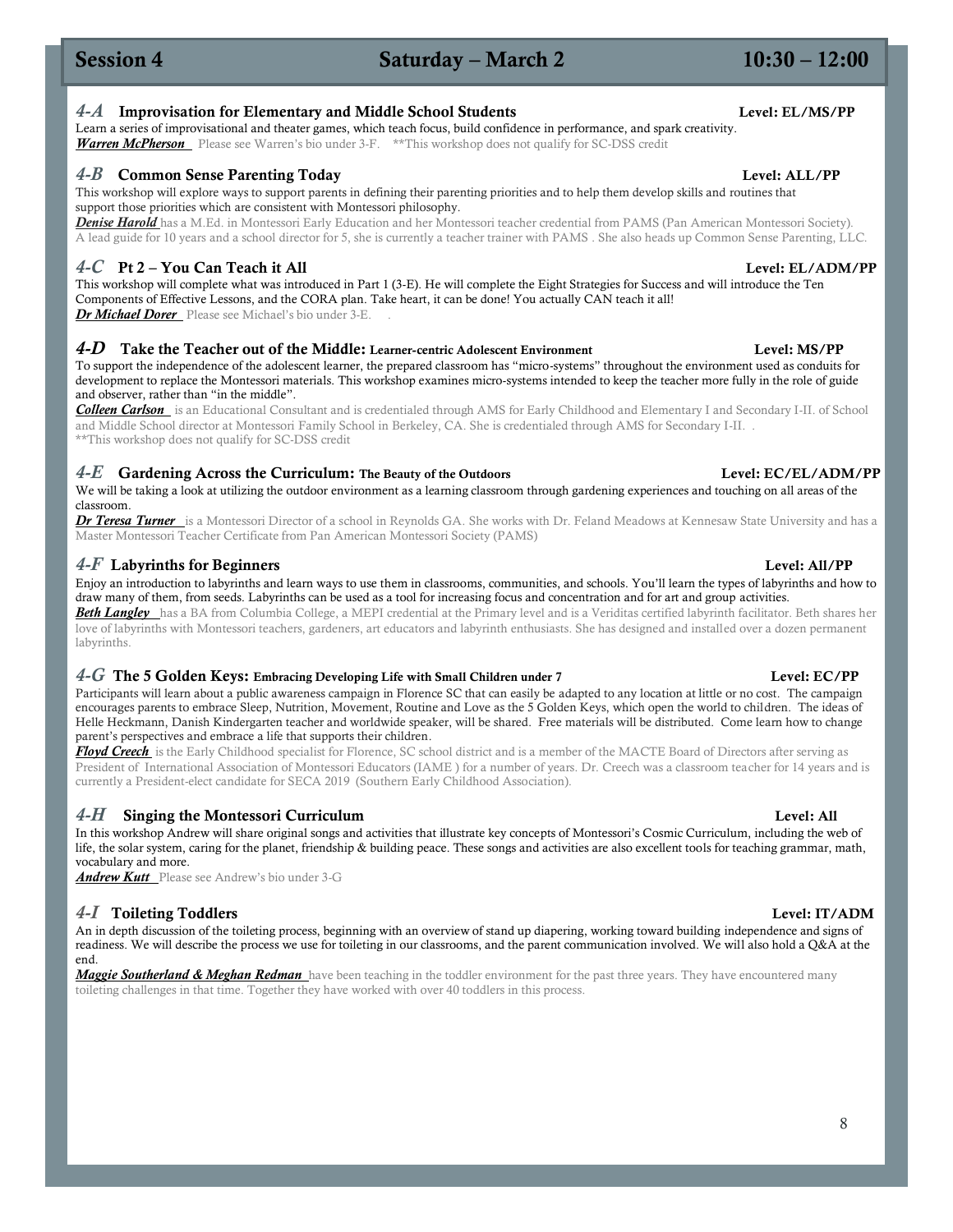5-A Fun with Cultural Artifacts: Making the World Come Alive<br>Children begin to learn about culture from home. As they start to experience the world, their views grow bigger. Join us as we make their world come alive through enriching cultural artifact fun. Learn how culturally responsive a primary Montessori classroom truly is.

 $Saturday - March 2$  2:00 – 3:30

*Carrie Allen* is an NCME Primary credentialed Montessorian who has been in early education for over 25 years. She is currently the Director of the Montessori Teacher Training Program at Loch Haven in Orlando FL under MEPI.

### *5-B* Guiding Positive Behavior in Children **Level: All** Level: All Level: All Level: All

Educators who grapple with behavioral issues in the classroom know how complex it can be particularly when childhood attention is being shaped by new forces like screen time. This workshop will examine how to place boundaries on children without hurting their self-esteem and channel negative behavior to positive.

*Jayanthi Rajagopalan* owns a Montessori school in Toronto and is also a trainer of trainers with the Canadian Montessori Teacher Education Institute. She has vast teaching experience ranging from toddlers to Elementary years. Jayanthi truly believes that nurturing the inner peace amongst children will help us find our own.

### *5-C* Back to Basics: Review of the Mathematic Materials Level: EC

This will be a review of Maria Montessori's approach to teaching mathematics in a primary classroom. The workshop is based on the book "Development of the Child". We will use the original wording of Montessori as we review counting, quantities, teen numbers, and math operations. Demonstrations will be offered.

*Svetlana Smirnova-Johnston* graduated from Herzen State Pedagogical University (Russia). She has her degree in secondary math and has worked in education about 30 years. She received her Montessori certification in 2008 and has been working at Clay-Platte Montessori (Missouri) since 2005. She has been part of the Montessori Teacher Preparation of Kansas City team since 2009 teaching math.

### *5-D* Labyrinths for Ceremony, Ritual and Special Occasions Level: All/PP

Learn to set up temporary labyrinths. We will practice a few rituals that can be used with students to commemorate welcoming new students, conscious gratitude activities, and other community events. We will finish with the construction of a Baltic Wheel or double Spiral labyrinth.

*Beth Langley* has a BA from Columbia College, is MEPI credentialed for Early Childhood and is a Veriditas certified labyrinth facilitator. Beth shares her love of labyrinths with Montessori teachers, gardeners, art educators, and labyrinth enthusiasts. She has designed and installed over a dozen permanent labyrinths.

### *5-E* "Music has charms to soothe a savage breast..." Pt 1 Level: EC

Do you have bells gathering dust in your environment? Would you like to awaken that spark of creativity and fill the room with delightful Montessori music? This workshop will take you through a 3-year course in music with the Montessori bells – from handling the bells to composing original music. *Daniel Jutras* is founder of the Canadian Montessori Teacher Education Institute and has a Ph.D. in Education, a Montessori diploma (3-6 - AMI) and his Elementary (6-12) from St Nicholas Centre, England. Since 1989, he has prepared thousands of Montessori teacher candidates, and regularly lectures in international Montessori conferences. *Julie Armstrong* is a mother of three children, a registered ECE, Positive Discipline in Everyday Parenting facilitator and Master teacher trainer with CMTEI. After enjoying many years spent as a Casa Directress and Supervisor she currently marvels with toddlers at Lyonsgate Montessori in Hamilton, Ontario, Canada.

### *5-F* MPPI: The Policy Landscape, Current Projects and How to Get Involved Level: All/PP

Join the Montessori Public Policy Initiative staff for an overview of the current policy landscape pertaining to Montessori. We will highlight MPPI tools and advocacy coaching available to advocates working towards Montessori teacher credential recognition or exceptions, exemptions, and crosswalks for licensing/QRIS regulations. A group activity will end this workshop.

*Denise Monnier* is the Director of State Advocacy for MPPI, and the Executive Director of the Association of Illinois Montessori Schools.

### *5-G* Multilingual Montessori Environment Level: EC

The workshop will inspire Montessori teachers to bring in different languages to the classroom. We will cover critical periods of language development, foreign language immersion methods, and cross-cultural communications. We will learn to encourage children to explore the world through its rich linguistic and cultural heritage.

*Julia Davis* is a Montessori teacher and bilingual educator. She has her Master's degree in Linguistics and Cross-Cultural Communications from Udmurt State University (Russia). She worked as an ESL teacher, Church school teacher in a multicultural community and camp director before coming to Clay-Platte Montessori school in Missouri.

### *5-H* Planting Seeds of Kindness: Compassion and the Growth Mindset **Lexample 2006** Level: All/PP

Many people struggle with fixed mindsets and won't accept challenges. A strong correlation exists between emotional intelligence and growth mindset. When caregivers nurture compassion, the child will courageously make attempts, accept their mistakes, become more committed, and enjoy many accomplishments. This workshop explains empathy enhancing and growth mindset encouraging approaches.

*Rita Cassiano & Gingi Lahera* believe every person is born with the innate ability to create, and that to share our gifts is a fundamental human need. We use art, language, and music to unlock potential and help create paths to authentic self-expression, cultural consciousness, and human connection.

### *5-I* Get the 411 on CCCCD Level: IT/EC/PP

This workshop is specific for SC educators. Join us to find out what the Center for Child Care Career Development does, how we can support you in documenting your annual DSS training hours and to provide scholarship information if you are interested in obtaining your degree. *Mickie Jennings* earned a degree in Early Childhood. She was a curriculum coordinator before joining CCCCD as a training coordinator

*Elizabeth Bankert* earned her degree in Family and Consumer Services with a specialization in Early Intervention. Before becoming a T.E.A.C.H. scholarship counselor, she worked in childcare and Early Intervention.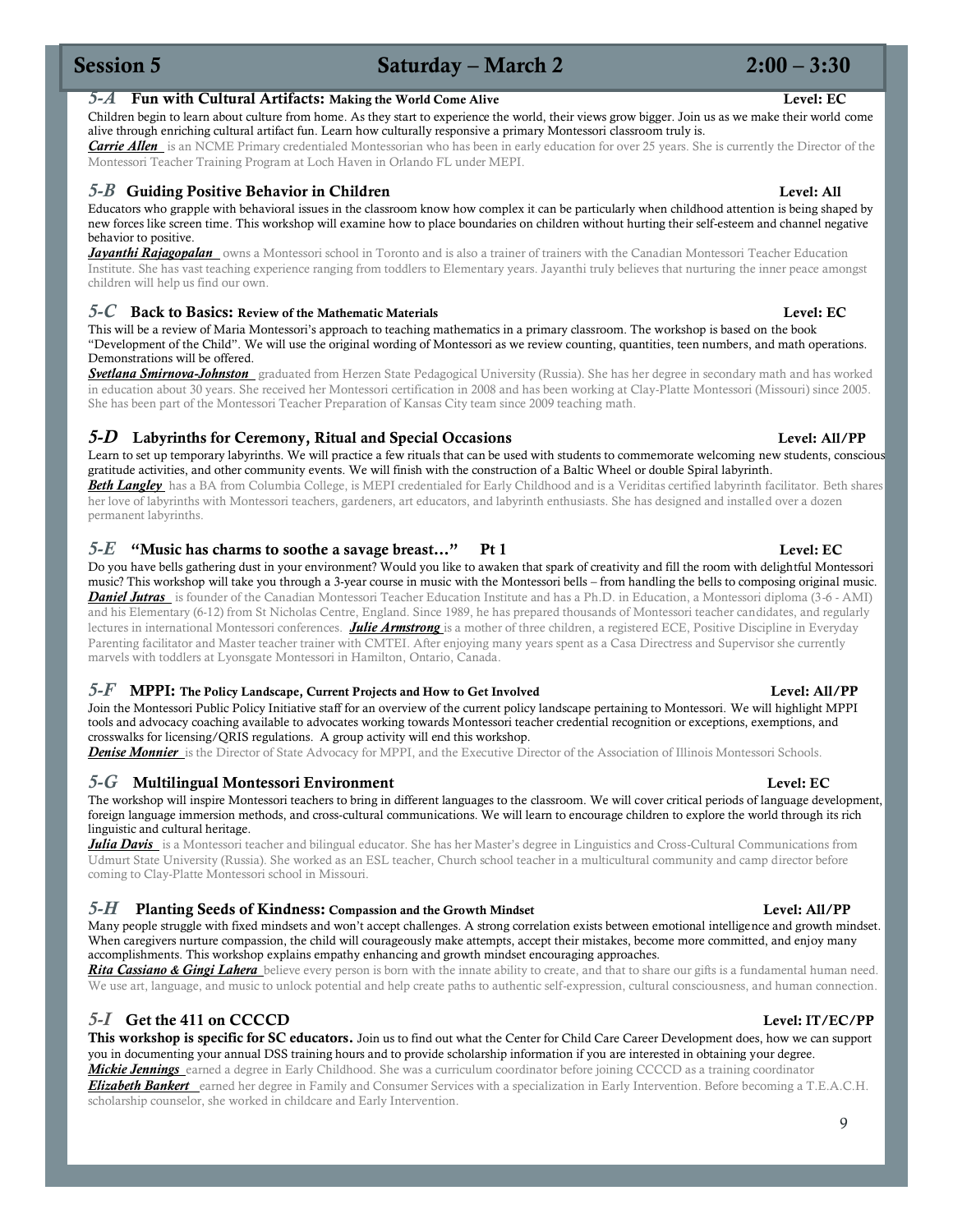### h *6-A* Using Veggies from your School Garden: Meals as Practical Life Lessons 1:30 – 1:30 – 3:00 Level: All

Our bio-garden is a great way to introduce children to wider varieties of fruits and veggies. Using vegetables that we planted allows children to explore new foods. Cooking and preparing meals using fresh produce is an important life skill for healthy living, which most children enjoy.

 $Saturday - March 2$  4:00 – 5:00

*Sandra Pokos* is owner and director of Little Heart Montessori School of Zagreb (Croatia). She is an Early Childhood director, teacher trainer and Trainer of the Trainers. She founded her Montessori school 21 years ago and has been training adults for 17 years. She is on the MEPI Board of Directors.

### *6-B* Cultivating Positive Behavior Practices thru Gardens and Grounds Level: MS

The purpose of the workshop is to showcase ways in which a student centric gardens and grounds program can encourage and promote positive behavior practices among students at a large, urban, Title 1, turnaround middle school.

*Christiane Schau* holds a Masters of Public Health (MPH) and is a Certified Health Education Specialist (CHES). Currently she is the Learning Strategist at Bailey Middle School (Nevada). She serves as the Family and Community Liaison, School Wellness Coordinator and teacher leader and mentor.

### *6-C* Risky Business Level: All/PP

A presentation and discussion of the shift in modern day play spaces to minimize risk and the social/emotional impact on a generation of children. *Meghan Redman* has been working with children for over a decade and in the Montessori environment for the past 5 years. She has a passion for Montessori and a passion for teaching, beginning with herself.

### **6-D** "Music has charms to soothe a savage breast..." Pt 2 Level: EC

Do you have bells gathering dust in your environment? Would you like to awaken that spark of creativity and fill the room with delightful Montessori music? This workshop will take you through a 3-year course in music with the Montessori bells – from handling the bells to composing original music. **Daniel Jutras** is founder of the Canadian Montessori Teacher Education Institute and has a Ph.D. in Education, a Montessori diploma (3-6 - AMI) and his Elementary (6-12) from St Nicholas Centre, England. Since 1989, he has prepared thousands of Montessori teacher candidates, and regularly lectures in international Montessori conferences. *Julie Armstrong* is a mother of three children, a registered ECE, Positive Discipline in Everyday Parenting facilitator and Master teacher trainer with CMTEI. After enjoying many years spent as a Casa Directress and Supervisor she currently marvels with toddlers at Lyonsgate Montessori in Hamilton, Ontario, Canada.

### *6-E* Montessori's Philosophy in an Early Head Start Program Level: IT

We will describe the strategies and techniques that took place during the implementation of the Montessori philosophy in an Early Head Start program. *Gisela Rentas* is a graduate from Interamerican University of Puerto Rico in Industrial-Organizational Psychology and a graduate from Capella University in EC education. Dr. Rentas has more than 15 years of experience in the areas of Education and Psychology. She is known for her passion for children, youth, pregnant women, and her true commitment to delivery of quality services.

### *6-F* Making Science an Important Part of your Primary Classroom Level: ALL

Montessori believed that children should learn about real objects before they learn the names or look at pictures. This is why teaching science is so important in the primary classroom. We need to allow the child to make observations and absorb the information about the natural world through their senses.

*Helen DeVere* is director of Orlando Montessori Teacher Education Institute for EC in Florida. She has a Master's degree in EC/EL Education and AMS certifications for EC and EL1. She is the founder/co-founder of 2 schools and served on MACTE's Board of Directors.

### *6-G* Cooking in the Classroom Level:EL/MS/PP

This workshop will demonstrate how to teach cooking techniques using a two burner hot plate and a toaster oven. You can create simple recipes, introduce proper nutrition and healthy eating habits. This workshop will teach safety in the kitchen, mathematics through measurement, literacy, and following instructions. .

*Michelle Casey* is the Lower El director at the Montessori School of Camden (SC). This year is her 5th year as director. She earned a BA in Art, a Master's in Elementary Education, and her 6-9 Montessori certification in 2017. She enjoys yoga, art, and musical performance.

### *6-H* Early Childhood Hybrid Montessori Summer Camp Level: EC

In this workshop we will discuss how to create a hybrid Montessori summer camp for your school We will talk about themes, lesson ideas, marketing, and how to create a successful and FUN summer camp program for your school.

*Hannah French & Becca Arnowich* have co-taught at Mountain Montessori (CO) for 3 years. Hannah was trained at MECR and has been a lead teacher for 3 years at Mountain Montessori. Becca spent one year as an assistant before being trained at CMTE.

### *6-I* Family Projects Level: EC /EL

This workshop is designed to give you ideas for fun family projects. The goal of the family projects is to set aside time for families to be involved in their child's education by working together on a FUN project

*Christina Miller* has taught in public schools for 9 years. She has a Masters in Primary Montessori from Lander University *Christina Cruikshanks* has taught 15 years in a public school with the last 6 years in a Primary classroom. She received her MEPI certification last year.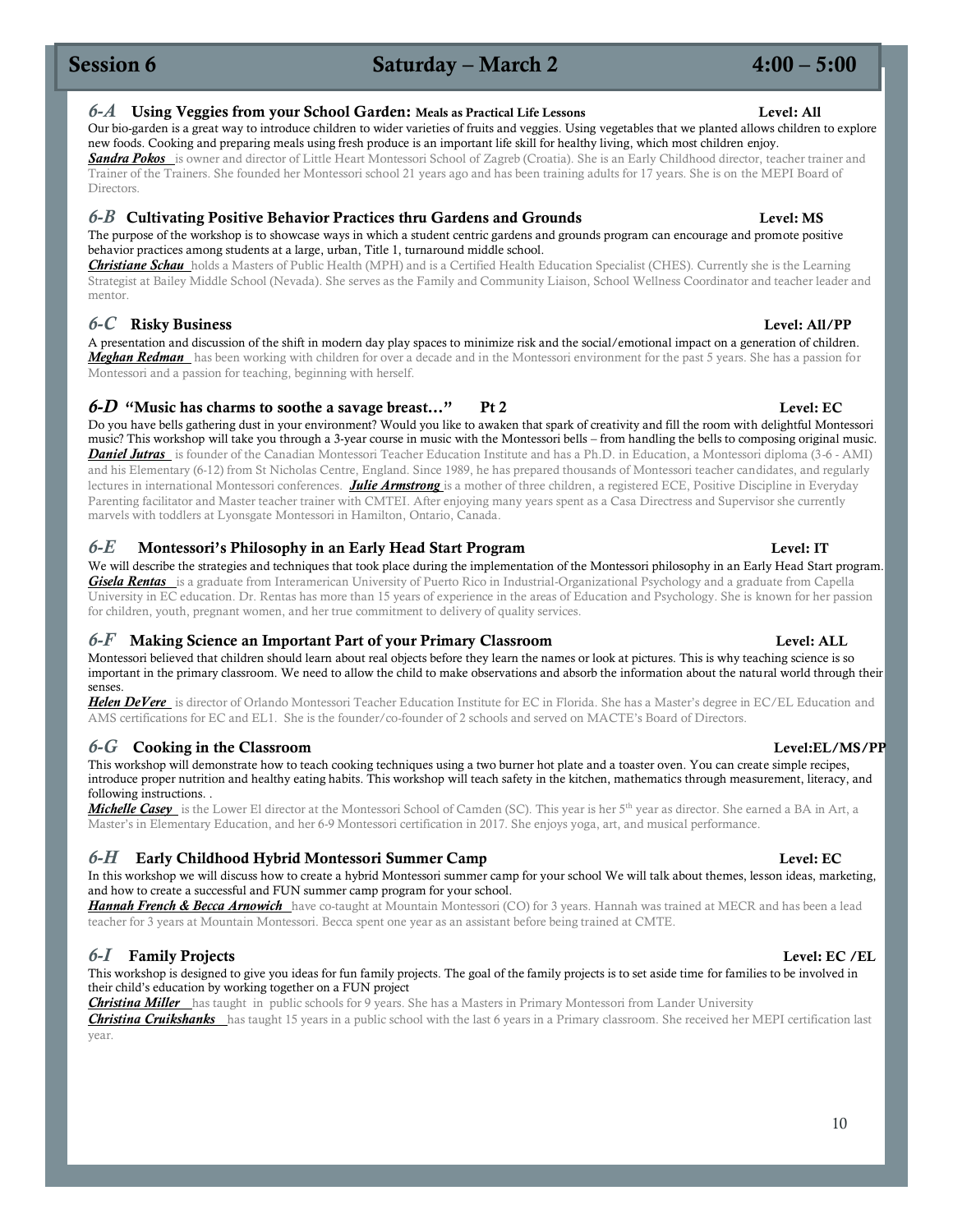### **Bonus Sessions**

### Sunday – March 3

8:00 – 9:00am Laughter Yoga with Kristie Level: All/PP

h Friday – Feb 24 1:30 – 3:00 – 3:00 – 3:00 – 3:00 – 3:00 – 3:00 – 3:00 – 3:00 – 3:00 – 3:00 – 3:00 – 3:00 – 3<br>The state of the state of the state of the state of the state of the state of the state of the state of the st

Easy and fun exercises for health and happiness to share with your classrooms! Reduce stress instantly! Strengthen your immune system! Laughter helps to keep you in a good mood and cheerful disposition throughout your day. Laughter Yoga oxygenates your brain and makes you feel more energetic which helps you keep a positive mental attitude in difficult times.

If you can experience this, then it will be easy to take this back to your classroom to help your students through their difficult transitions in life. It's a great way to start your day in the classroom and gets everyone, adults and students, on the happy road to cheerful productivity!

*Kristie Norwood* has been involved in Montessori environments since 2003. She currently works at the Institute for Guided Studies as Director of Student Affairs and is an MEPI conference committee member. She has been a certified Laughter Yoga instructor since 2012 and is co-leader of the Columbia, South Carolina Laughter Yoga Club. She fully believes that laughing is the easiest, fastest, and the most inexpensive way to live a happy life



### 9:00am **Run and Ride** Level: All Level: All Level: All Level: All Level: All Level: All Level: All Level: All Level: All Level: All Level: All Level: All Level: All Level: All Level: All Level: All Level: All Level: All Le

What better way to end a fabulous and full weekend than to unwind with a healthy run on the beach! If running is not your cup of tea we will have bikes to rent to accompany the runners on the hard-pack sand, which is perfect for beach biking.

All levels of fitness are welcome. Walkers too!! Getting outside is what is important and an opportunity to spend some down time at the rejuvenating atmosphere of the ocean before heading back to our homes and schools.

To reserve a bike (\$15 for 4 hours) sign up at the MEPI registration table at the conference.



### 9:45am **Labyrinth on the Beach** with Beth Level: All

Join Beth for a peaceful and centering activity on the beach. No experience with Labyrinths is necessary to participate or simply watch. *Beth Langley* is MEPI Early Childhood certified and a Veriditas certified labyrinth facilitator. Building labyrinths in the sand, on the beautiful beach is one of her favorite activities!

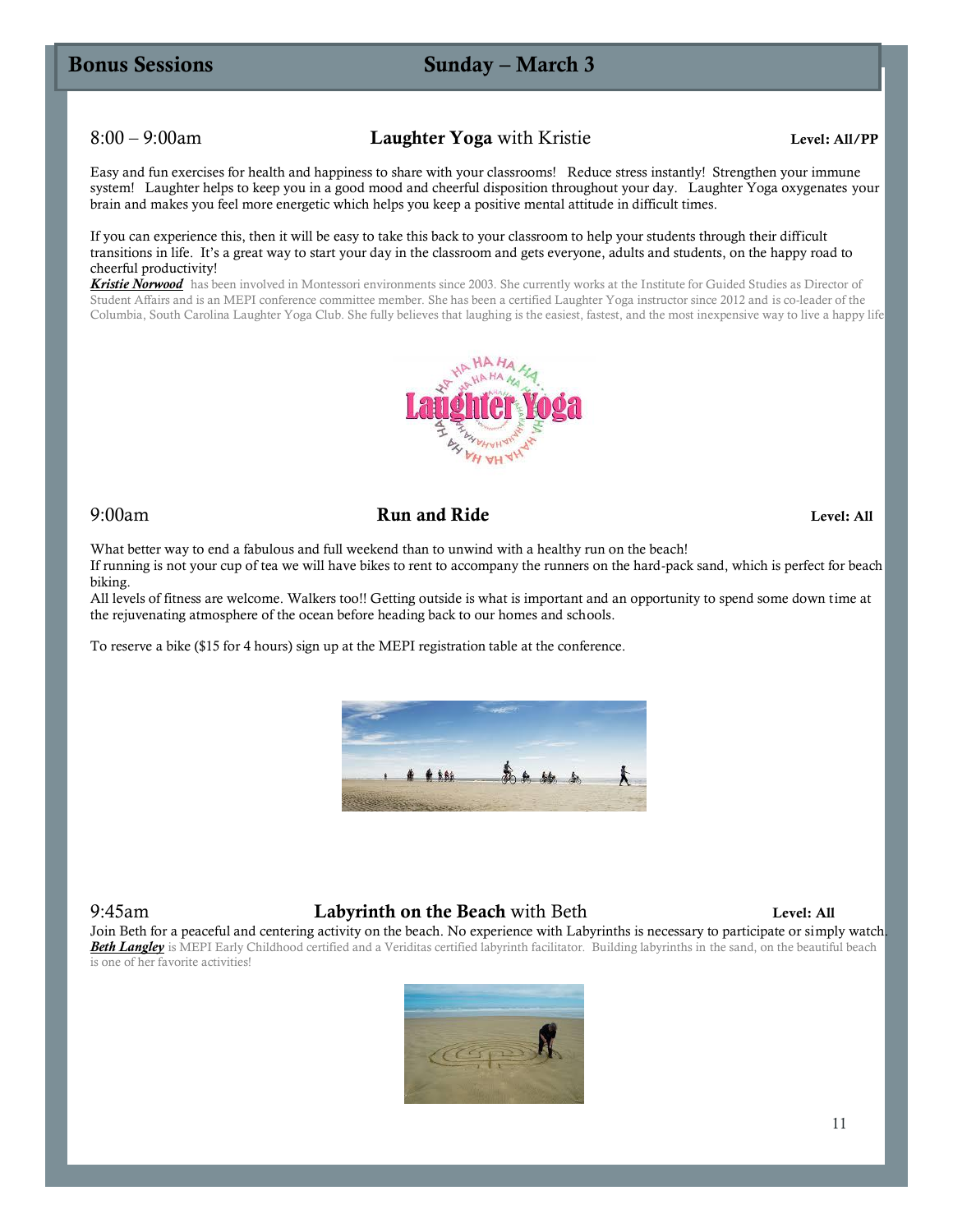# Registration Information

### *How to Register*

All registrations are done on-line, through the MEPI website. The MEPI office will send a confirmation email when your registration is received.

### Click or go to: [www.mepiforum.org](http://www.mepiforum.org/)

Early registration rates are good through Sunday, January 20, 2019. Registering after this date will result in a \$100 rate increase. On site registration is **not** available.

If your school is a MEPI school, you still need to be an individual member of MEPI to register at the member rate. All memberships renew in February.

### *Rates & Fees*

| MEPI individual membership                                                    | \$50  | <b>Friday Salad Buffet:</b> Mixed Garden Greens & Hearts of<br>Romaine, Slice mushrooms, Cucumbers, Carrots, Hard-boiled eggs,                                               |
|-------------------------------------------------------------------------------|-------|------------------------------------------------------------------------------------------------------------------------------------------------------------------------------|
| <b>Full Conference – Member rate</b><br>Lunches are not included in this rate | \$230 | Aged Cheddar & crumbled Blue cheese, Shaved Red Onion, Bacon<br>Lardons, Grape Tomatoes, Garlic Croutons and assorted dressings.                                             |
| Full Conference – non-member rate<br>Lunches are not included in this rate    | \$310 | Sliced Chicken Breasts $\sim$ Marinated local Shrimp $\sim$ Basil Pesto<br>Tortellini Salad ~ Roasted Potato Salad ~ Rolls & Butter ~<br>Lemon Tarts ~ Individual Pecan Pies |
| 1 Day Registration – Member rate<br>Lunch is not included in this rate        | \$190 | <b>Saturday Classic Cookout Buffet:</b> Watermelon & Arugula<br>Salad w/ Feta & Sweet Basil Dressing                                                                         |
| 1 Day Registration – non member rate<br>Lunch is not included in this rate    | \$260 | Grilled Angus Burgers $\sim$ Garlic & Herb Chicken Breast<br>Assorted Cheeses & Condiments $\sim$ Pepper Smoked Bacon $\sim$                                                 |
| Montessori Intern -full or 1 day                                              | \$165 | Lettuce, Tomato & Onion $\sim$ Potato Chips                                                                                                                                  |
| Friday Salad Buffet                                                           | \$25  | Grilled Vegetable Pasta Salad $\sim$ Carolina Cole Slaw<br>Fresh baked Buns & Rolls                                                                                          |
| Saturday Classic Cookout Buffet                                               | \$25  | Jumbo Cookies ~ Chocolate Fudge Brownie                                                                                                                                      |
| Sunday Bike Rental                                                            | \$15  |                                                                                                                                                                              |

Payment for your early registration must be received by Feb. 1, 2019 to avoid a \$25 monthly late fee.

### To register – go to the MEPI website – www.mepiforum.org **Cancellation Policy**

- Fees are non-refundable after Feb 1, 2019.
- If you find, after Feb 1, 2019 you are unable to attend, for any reason, you may transfer your registration to another person, or receive a letter of donation from MEPI for tax purposes.
- Cancellations received, in writing, prior to Feb 1, 2019, will have a \$45 cancellation fee deducted.
- Memberships are non-refundable.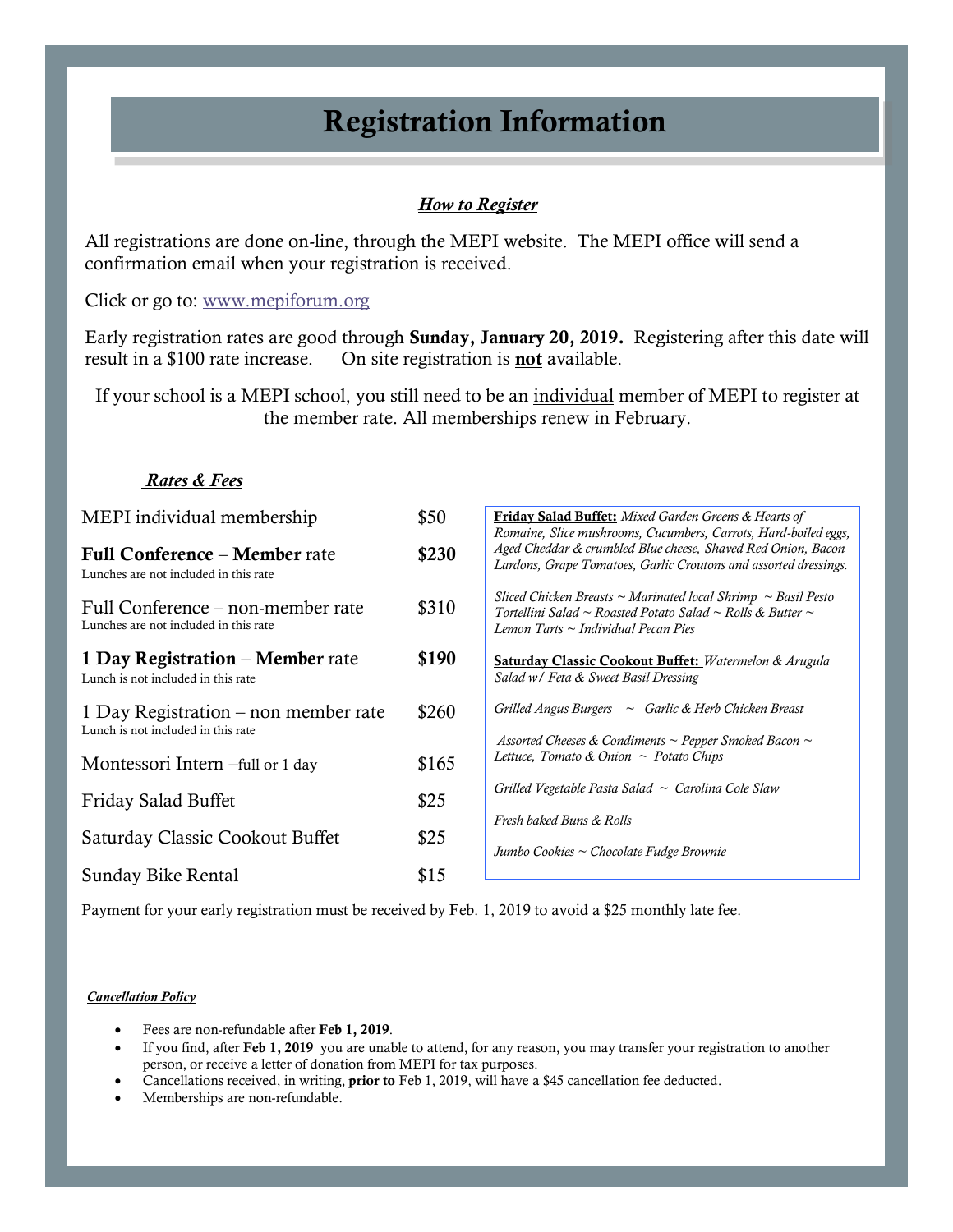# Additional Information

### *Lodging Information:*

East Beach Conference Center ~ Kiawah Island Golf Resort 1 Sanctuary Beach Dr. - Kiawah Island, SC 29455

East Bedroom – \*1 bedroom Scenic View Villa =  $$122**$ 

East Bedroom – \*2 bedroom Scenic View Villa =  $$167**$ 

\*All Villas have full kitchens and washer/dryer. \*Free Wi-Fi.

*\*\*Rates are guaranteed until Feb 24, 2019 but are dependent upon space availability - so please plan accordingly for your lodging reservations.*

> Call for reservations ( and please mention Montessori Educational Programs – Booking Code 15370

to receive these rates which also gives MEPI credit for your stay.

1-800-654-2924 toll free ~ 1-843-768-2121 local & International

### *Transportation Information*

The closest airport is Charleston International (CHS) – approx. 35 miles from the resort

Rental cars are available at the airport. Free parking is available at each Villa.

Taxis run approx. \$85 one way.

We will send information about RideShare and Uber if interested. Check the box on the registration form.

### *Cancellation Policy*

Fees are non-refundable after Feb 1, 2019.

If you find, after Feb. 1, 2019 you are unable to attend, for any reason, you may transfer your registration to another person, or receive a letter of donation from MEPI for tax purposes.

Cancellations received, in writing, **prior** to Feb. 1, 2019, will have a \$45 cancellation fee deducted.

Memberships are non-refundable.